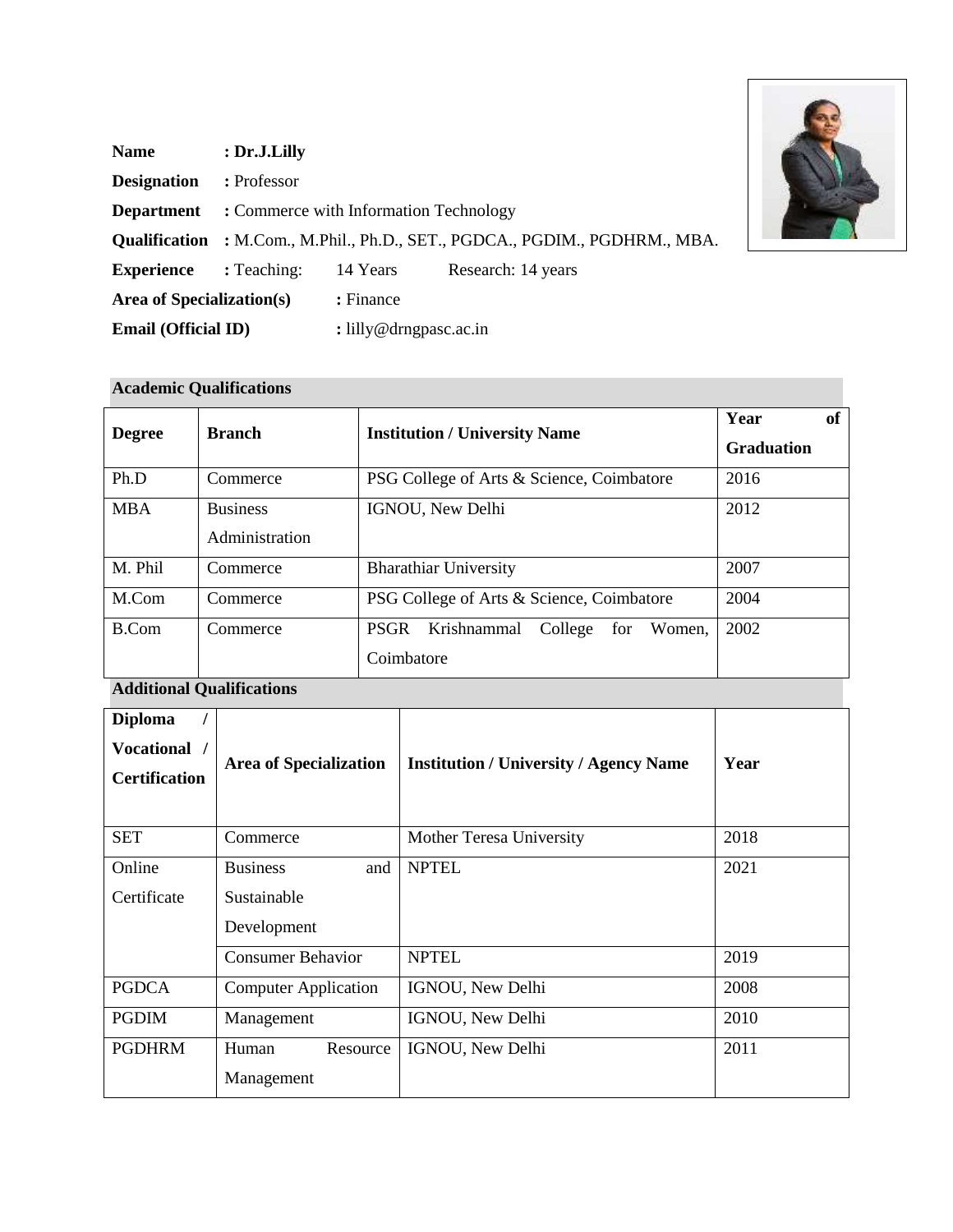## **Projects**

#### **On-going**

| <b>Project Title</b>                      | Agency | Amount   | <b>Duration</b> |
|-------------------------------------------|--------|----------|-----------------|
| Farmers'<br>towards   ICSSR<br>perception |        | 3,50,000 | 1 year          |
| Organic Farming for Sustainable           |        |          |                 |
| Livelihood in Coimbatore District         |        |          |                 |

#### **Research Guidance**

| Programme | <b>No. of Scholars</b> |                 |  |
|-----------|------------------------|-----------------|--|
|           | Completed              | <b>Pursuing</b> |  |
| M. Phil.  |                        | $\blacksquare$  |  |
| Ph.D      |                        |                 |  |

**Research Publications (Indexed)**

## **International**

- J.Lilly, **Farmers' perception towards Organic Farming for Sustainable Livelihood in Coimbatore District**, International Journal of Agriculture Innovations Research (IJAIR), Volume 9, Issue 4, March 2021 (Indexexed in UGC CARE).
- J.Lilly, **A study on measuring liquidity position of selected private sector banks,**Journal of Management Research and Analysis, Volume 7, Issue 1, March 2020. **(Indexexed in UGC CARE).**
- J.Lilly, **Worldwide Consumption of Vegetable oils- An Analytical Study**, International Journal of Research in Economics and Social Sciences, Volume 8, Issue 2, Feb-19, (Indexed in Google Scholar, Research Gate, EBSCO, UGC (Upto 2018))
- J.Lilly, **Students Buying Behaviour Towards Branded Cricket Shoes,** Asia pacific Journal of Marketing & Management Review, Volume 6, Issue 6, Page 1 to 5, Jun-17, ISSN 2319 2836, (Indexed in Open-J Gate)
- J.Lilly, **A Study On Viewer's Behavior – Best Time To Air Television Commercials**, International Journal of research in Physics & Social Sciences Volume 6, issue 5, Page 53 to 59, May-16, ISSN 2249-5894, (Indexed in Google, Scolar, Open J-Gate)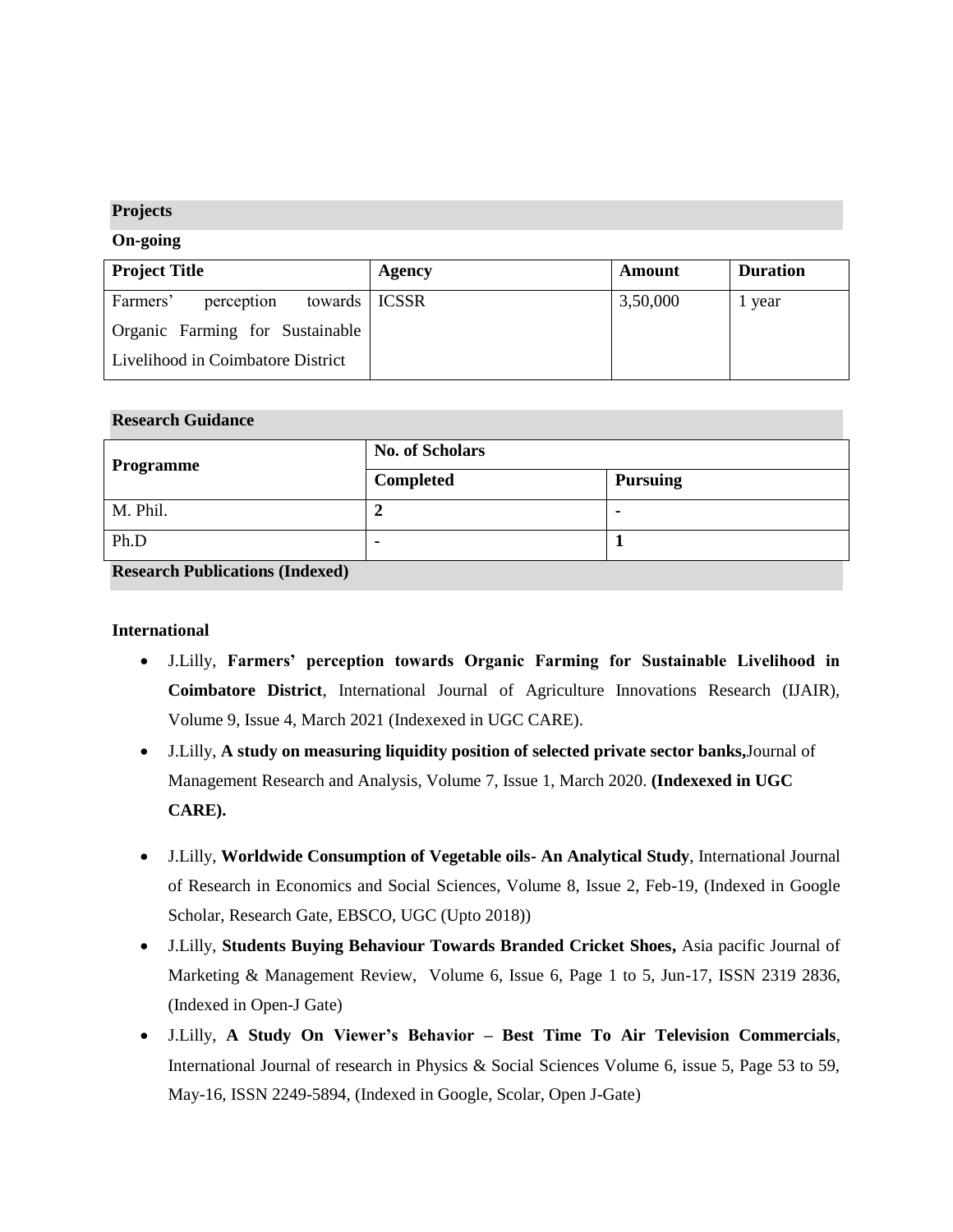- J.Lilly, **A Study On Impressive Factors In Television Commercials**, International Journal of Research in Economics and Social Sciences, Volume 6, Issue 2, Page 93 to 96, Feb-16, ISSN: 2455-8834, (Indexed in Google Scholar, Open J-Gate etc)
- J.Lilly, **Impact Of Microfinance On Development Of Micro And Small Enterprises In India**, Intercontinental Journal Of Human Resource Research Review, Vol 3, Issue 1, Feb-15, ISSN:2321-0346(Online) ISSN:2347-1670(Print), (Indexed in Pro-Quest, Research Gate, Google Scholar etc)
- J.Lilly, **Problems Faced By The Employees With Total Quality Management**, International Journal Of Research In Management, Vol 1, Issue 5, Page 88 to 94, Jan-15, ISSN 2249-5908, (Indexed in Google Scholar)
- J.Lilly, **A Study Related To The Issues Of Total Quality Management**, International Journal Of Research In It And Management, Vol 4, Issue 11, Page 12 to 17, Nov-14, ISSN: 2231-4334, (Indexed in Google Scholar)
- J.Lilly, **A Study On Employee Satisfaction Towards TQM Practices**, International Journal Of Scientific Research, Vol 3, Issue 10, Page 116 to 118, Oct-14, ISSN No 2277 – 8179, (Indexed in Index Copernicus, Research Gate, Google Scholar etc)
- J.Lilly, **An Emprical Study Of Performance Evaluation Of Selected ELSS Mutual Fund Schemes**, International Journal Of Scientific Research, Vol 3, Issue 7, Page 67 to 69, Jul-14, ISSN No 2277 – 8179, (Indexed in Index Copernicus, Research Gate, Google Scholar etc)
- J.Lilly, **Purchase Decision Of The Consumers Towards Instant Food Products**, International Journal Of Business And Administration Research Review, Vol 2, Issue 5, Page 125 to 129, Apr-Jun-14, ISSN: 2348 – 0653 (Print) , ISSN: 2347 - 856X (Online), Indexed in Research Gate etc)
- J.Lilly, **A Study On Impact Of Advertisement On Healthcare Products With Reference To Sugar Free Natura**, International Journal Of Management Research And Review (IJMRR), Vol 4, Issue 3, Page 367 to 373, Mar-14. (Indexed in Google Scholar, Open J-Gate, Index Copernicus etc)
- J.Lilly, **Customer Perception And Preference Towards Branded Products (With Special Reference To Television Sets)**, Indian Journal Of Marketing, Vol 40, No 2, Feb-10.,ISSN 0973- 8703, (Indexed in Scopus)
- J.Lilly, **The Effects Of Store Window Display On Customer's Perception And Attitude In Retail Clothing Outlets**, Journal Of Global Economy, Vol 6, No 1, Feb-10.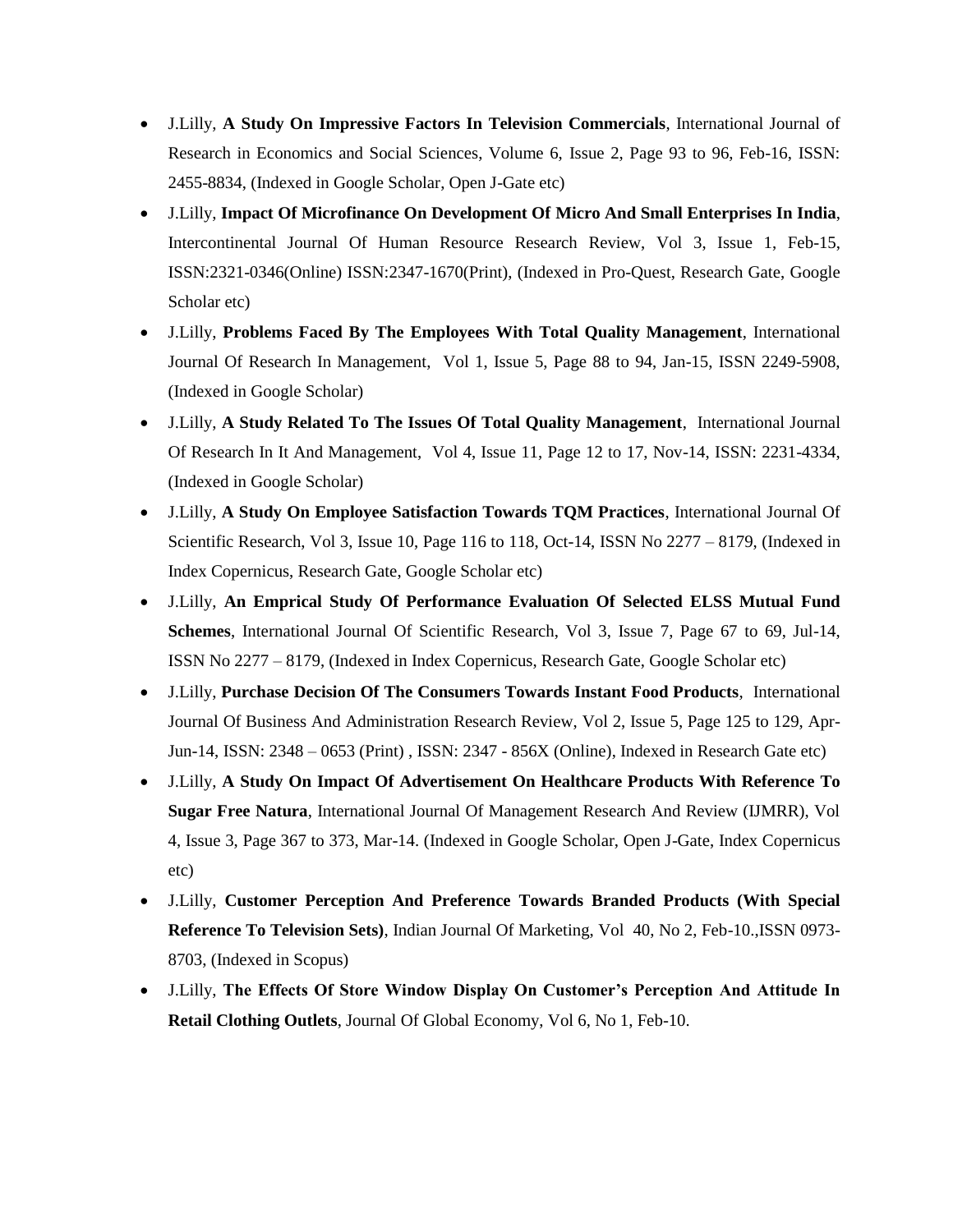#### **National**

- J.Lilly, **Investor's Attitude Towards Secondary Market (With Special Reference To Equity Investments**), Prabandhan- Indian Journal of Research, Volume 5, Issue 3, Page 45 to 46, Mar-16, ISSN **:** 2231-6655, (Indexed in Google Scholar, Research Gate etc)
- J.Lilly, **Employees Perspective On TQM Practices In Manufacturing Concern,**Indian Journal Of Applied Research, Vol 4, Issue 10, Page 325 to 327, Oct-14, ISSN 2249 - 555X (Indexed in Google Scholar, Research Gate etc)
- J.Lilly, **Mutual Funds And Its Performance**, Indian Journal Of Applied Research, Vol 4, Issue 6, Page 1 to 4, Jun-14, ISSN 2249 - 555X (Indexed in Google Scholar, Research Gate etc)
- J.Lilly, **Home Environment: Stress And Mess**, SCMS Journal Of Indian Management, Vol 6, No 2, Apr-June-09, ISSN0973 -3167.(Indexed in Scopus, ProQuest, Ebscoetc)
- J.Lilly, **A Study On CRM Practices In Banks (With Special Reference To Coimbatore District),** Smart Journal Of Business Management, Vol.5, No.1, Jan-Jun-09, ISSN 0973-1598(Print) and ISSN 2321-2012(Online). (Indexed in UGC, Open J-Gate etc)

## **Other Publications: International / National Journals**

## **International**

• J.Lilly , **Employees Perception Towards Improving Total Quality Management**, International Research Journal Of Business And Management, Vol 8, Issue 3, Page 123 to 126, Feb-15, ISSN 2322 083X

## **National**

- J.Lilly, **A Study On Employee Welfare Measures In Knitting Garment Company**, Journal Of Commerce And Management Research, Vol 3 Issue 2, Page 96 to 106, Jun-13, ISSN : 2249-0442.
- J.Lilly, **Indian Jute Industry- An Eye View**, Textile Review, Vol 6, Issue 6, Jun-11, ISSN: 0040- 5175
- J.Lilly, **Investor's Perception Towards Capital Market Investments- With Special Reference To Coimbatore District**, Journal Of Commerce And Management Research, Vol 1, Issue 1, Jun-11, ISSN : 2249-0442.
- J.Lilly, **Indian Textile Industry- An Overview**, Textile Review, Vol 4, Issue 3, Mar-09, ISSN: 0040-5175.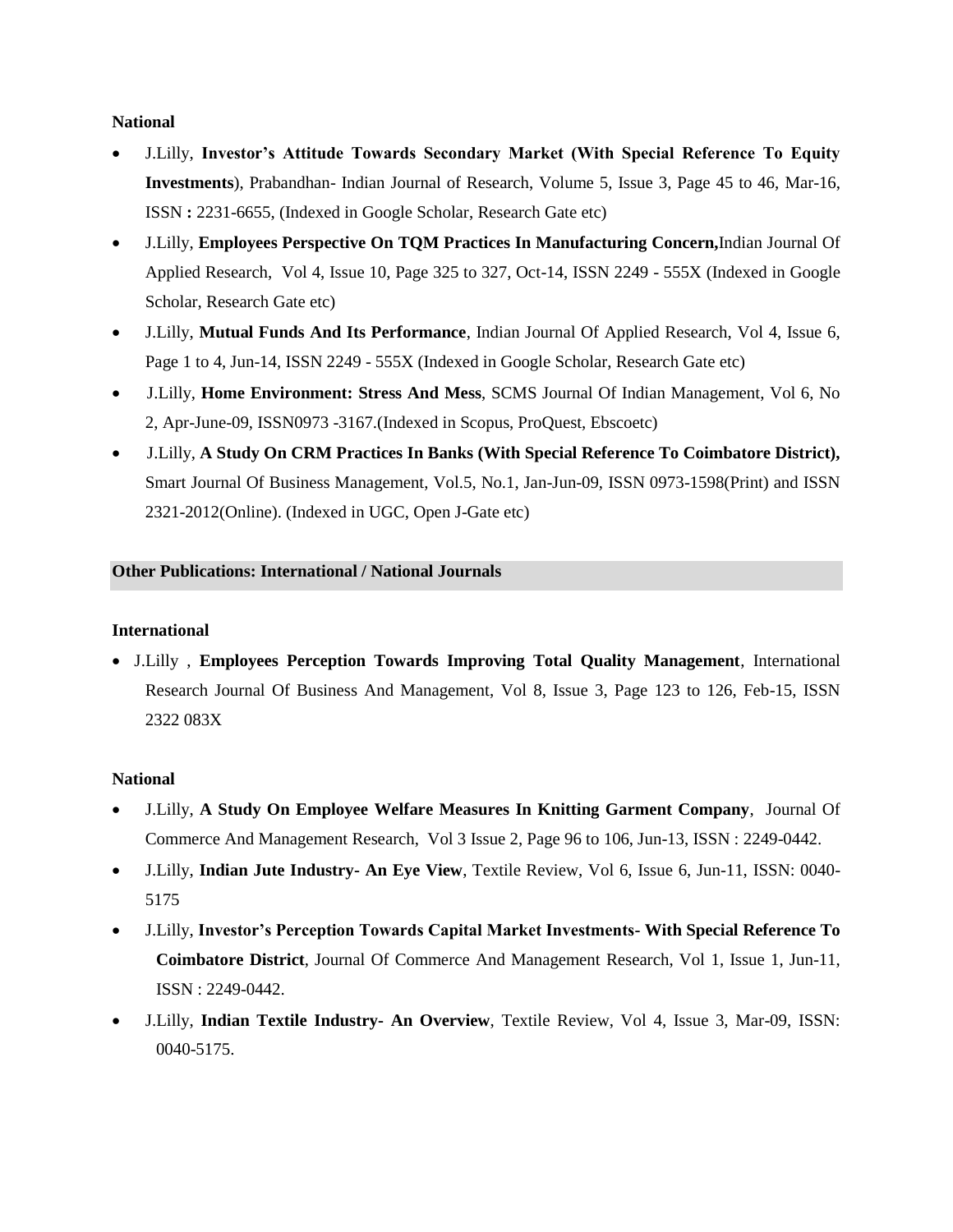- J.Lilly, **Bankers Perception On Crm Practices (With Special Reference To Coimbatore District**), PCTE Journal Of Business Management, Vol 5, No.2, Jul-Dec-08, ISSN 0973-4066.
- J.Lilly, **A Study On Brand Adoption Behaviour Of VCD Players**, Journal Of Development Research, Vol 1, No: 1, Jul-Sep-08.
- J.Lilly, **Customers Perception Towards CRM Practices Adopted In Banks**, Professional Banker, The Icfai University Press, Special edition, Oct-07.
- J.Lilly, **Role of ICT and E-Business In Insurance Sector**, Insurance sector reforms in India, Published by Osmania University, Hyderabad, pp128-140, Mar-07.
- J.Lilly, **Role Of E-Commerce In India**, RAJ Journal of Commerce, Issue 4, pp 17-22, Aug-07.

## **Presentations in Conference**

- Role of NABARD in development of Agricultural Sectors in India, St. Joseph University, Nagaland, Jan 28 & 29, 2022.
- Virtual Banking, International Conference on Paradigm Shift towards Cloud Banking, Sankara College of Science and Commerce on 12-Oct-18.
- Digitalised Economy A Boom Of Indian Economy, International Conference on Impact of Digital Economy in India, Bharathidasan College of Arts & Science on 12-Sep-18.
- Role In Finance With Tax Planning, National Conference on Role of Finance Professionals in Cost Management, Tax Planning, Corporate Governnance and Organisational Growth, SreeSarawathiThyagaraja College Pollachi on 24-Jan-18.
- Challenges In Digital India, International Conference on New Digital Economy in India-Challenges & Opportunities, Rathinam College of Arts & Science on 18-Aug-17.
- Overseas Trade, State level Symposium on Overseas Trade, NGM College, Pollachi on 03-Jan-17.
- Engineering Business Concepts And Rapid Changes In Worldwide Business Pattern, International Conference on Business Concepts, Rathinam College of Arts and Science College on 18-Aug-16.
- Contemporary Issue In Global Banking, International Conference on E-Banking, Kongunadu Arts & Science College, Coimbatore on 04-Aug-16.
- Economic Empowerment Of Women Through Entrepreneurship- Problems And Prospects, National Seminar on Women Entrepreneurship, Dr.NGP Arts & Science College, Coimbatore on 16-Aug-16.
- Cyber Crime A Modern Way Of Hacking, National Conference On Innovations In Insurance Sector, GRD College Of Arts And Science on 13-Mar-14.
- Rural Marketing For Fmcg Company, National Seminar on Innovative Management Practice For Global Competitiveness, Sri Vasavi College, Erode on 21-Dec-12.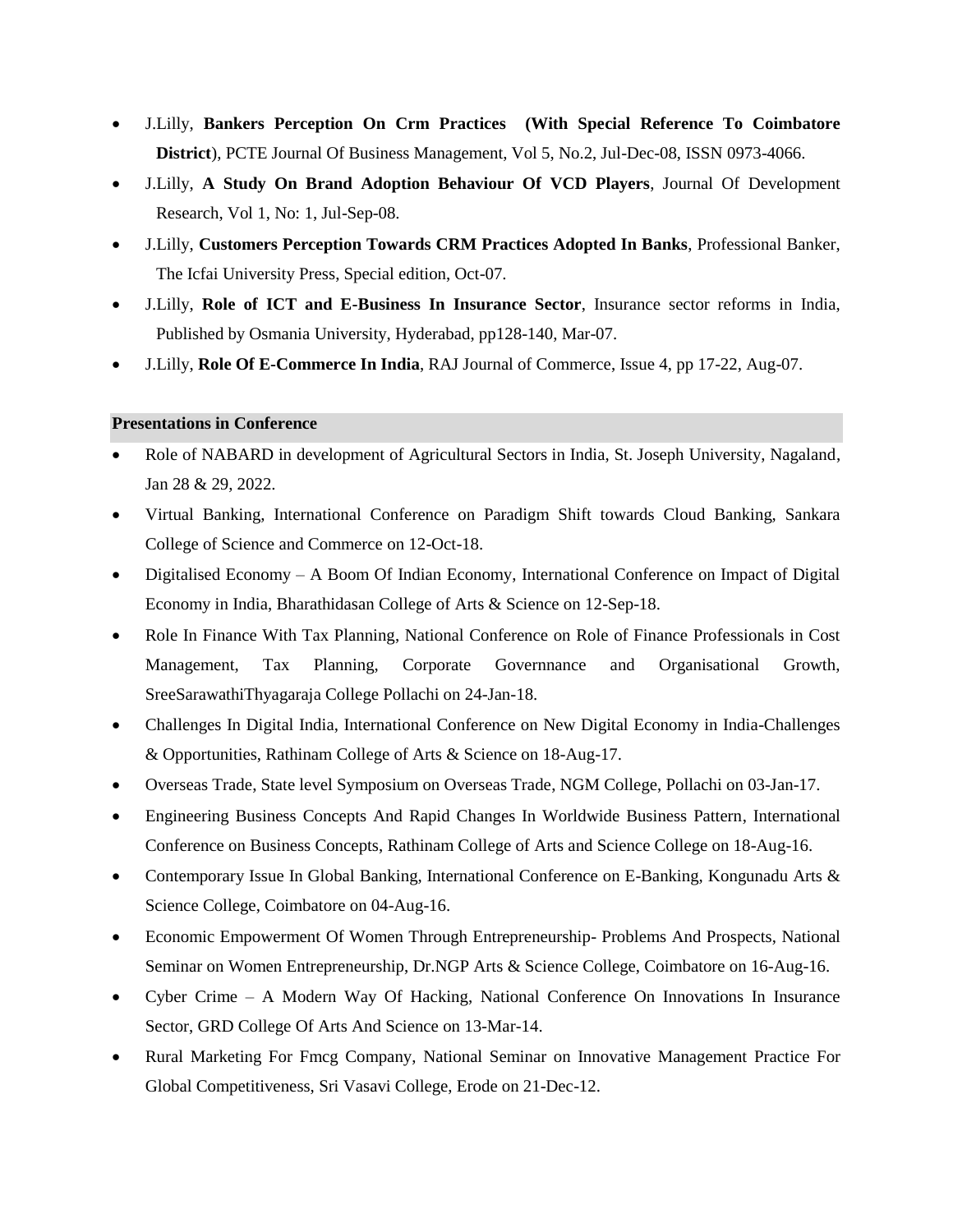- Green Marketing, International Conference On India Towards Green Economy, P.K.R Arts College For Women on 17-Sep-12.
- Online Marketing And Its Impact In Business, National Seminar on Role of IT in Commerce and Industry, Sankara College of Science and Commerce on 06-Jan-12.
- Role Of Iqac In Achieving Institutional Excellence, National Seminar on Achieving Academic Excellence through IQAC, Dr.NGP College of Arts & Science on 09-Dec-11 & 10-Dec-11.
- Recent Development In Insurance Sector, National Seminar on Emerging Trends in Service Sector, Hindusthan College of Arts & Science on 27-Jan-11.
- Rural Marketing: Challenges, Opportunities and Strategies, National Seminar on Opportunities and Challenges in Rural Marketing, Dr.GRD College of Science on 7-Apr-10.
- Emerging Trends In Commerce-Internet Marketing, National Seminar on Emerging trends in commerce, Economics and Management 2010, Hindusthan College of Arts and Science on 29-Jan-10.
- India 2050: Vision & Strategy, International Seminar on India 2050: Vision & Strategy, Albertian Institute of Management on 29-Oct-09 & 30-Oct-09.
- Marketing Paradigm for Electronic Commerce, National Seminar on Innovations in Business Horizons, Karpagam University on 24-Sep-09 & 25-Sep-09.
- Inclusive Growth: Vision And Strategy In Eleventh Plan Period, International Seminar on Inclusive Growth: Role of Corporates, SMEs, Govts, NGOs and SHGs, Albertian Institute of Management on 30-Jan-2009 & 31-Jan-2009.
- WTO And Its Implications Of Agricultural Sector In India, International Seminar on WTO and its Implications for Indian Economy, Karpagam University on 07-Jan-09.
- In-Shop Display- The Buzz Word of Retail Saga, National Seminar on Retail Industry- Paradigms, Practices and Prospects, Nehru Institute of Engineering and Technology on 03-Oct-08 &04-Oct-08.
- Global Challenges In Cyber Business, International Seminar on Global Challenges in Cyber Business, Nehru College of Arts and Science on 21-Aug-08.
- An Analysis of Loans Provided by Public Sector Banks to SSI, National Seminar on Recent trends in Banking, Tamilnadu College of Engineering on 02-Apr-08.
- Emerging Issues and Challenges of Co-Operative Banks, State level seminar on Coop Fest 2008, Tiruppur Kumaran College for Women on 01-Mar-08.
- Marketing At The Door Steps, National Seminar on Information Technology- Its Impact on Global Business, Vidyasagar College of Arts and Science on 01-Mar-08.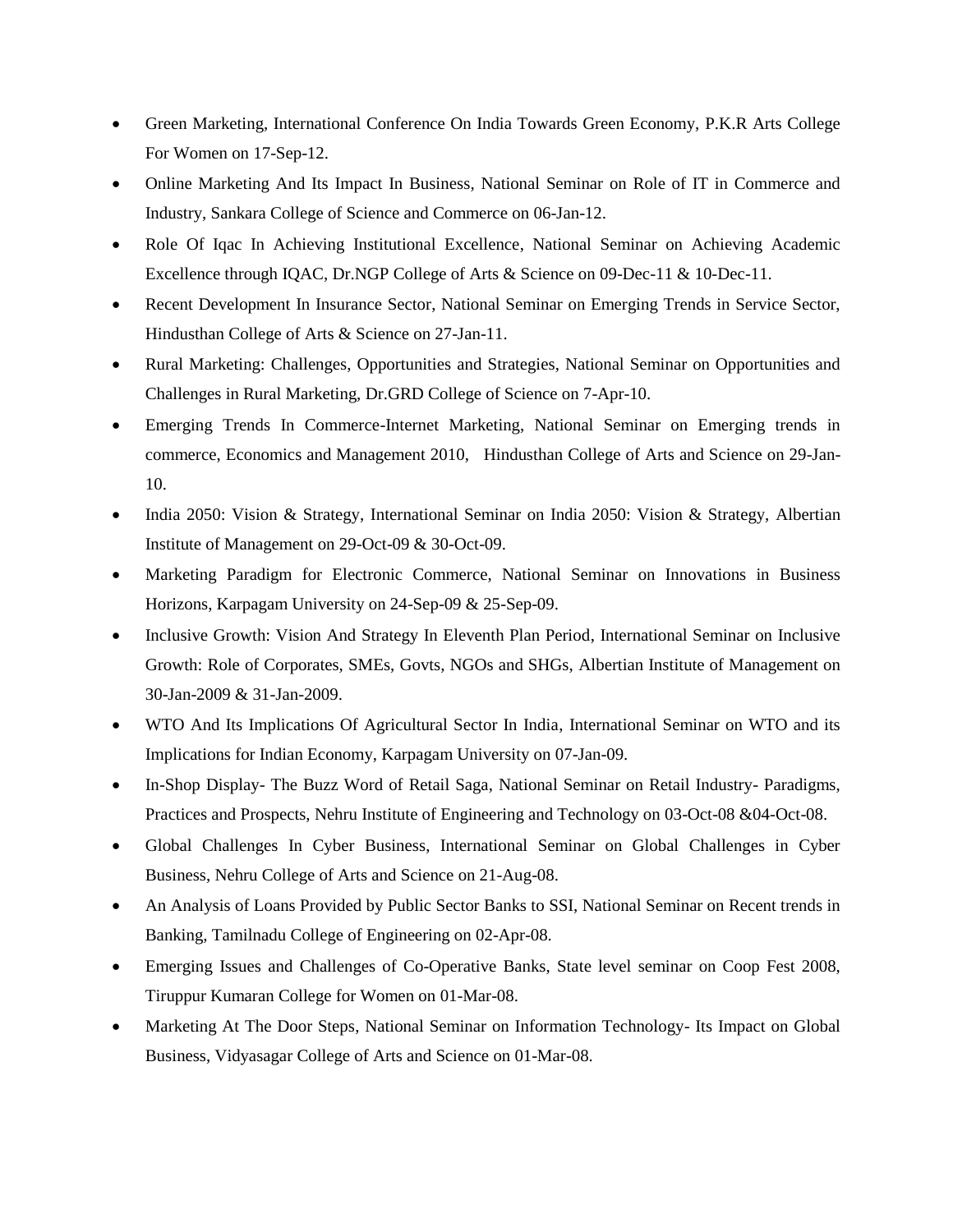- Impact of Information Technology in the Insurance Sector, National seminar on Indian Insurance sector- Innovation, Sustainability and Social Impact, CMS College of Science and Commerce on 23- Feb-08.
- Mutual Funds- A Globally Proven Investment, National Conference on Reforms in Banking and Financial sector, Karpagam Arts and Science College on 15-Feb-08.

#### **Participation in Workshop**

- Nptel E-Awareness Workshop, NPTEL, 6-Jan-2022
- Inclusive Higher Education in Changing National Priorities, PSG Institute of Management on 29- Jan-18.

#### **Participation in Faculty Development Programme**

- Research Methodology and Pedagogy for Tertiary Education, IQAC and Centre for Faculty Development, Dr.N.G.P. Arts and Science College, June 15 to June 21, 2021.
- Functional FDP on Term Insurance Checklist, Department of Commerce Banking & Insurance and Dr. N.G.P Arts and Science College, Coimbatore, July 30, 2021.
- National Level FDP on Teaching Learning Practices, Hindusthan College of Arts and Science, 16<sup>th</sup> Nov to  $20<sup>th</sup>$  Nov 2021.
- Spoken Tutorial Free Open Source Software (FOSS), Dr. N.G.P Arts and Science College, Coimbatore, 4<sup>th</sup> May 2020 to10th May 2020.
- COVID 19 and Aftermath in World Economy, PSG College of Arts and Science College, 6<sup>th</sup> May to  $8<sup>th</sup>$  May 2020.
- NAAC Revised Accreditation Frame Work And OBE Assessment Methodology, conducted by Dr. N.G.P. Arts and Science College from 27-May-19 to 02-Jun-19.
- Quality Initiatives In Higher Education, Dr. N.G.P. Arts and Science College, Coimbatore, 3-Dec-18 to 09-Dec-18.
- Retail CPG &Market Research, PSG College of Arts and Science on 06-Dec-17 to 08-Dec-17.
- Web Designing, PSGR Krishnammal College for Women, Coimbatore on Jun-11.
- Multimedia, PSGR Krishnammal College for Women, Coimbatore on Jun-10.